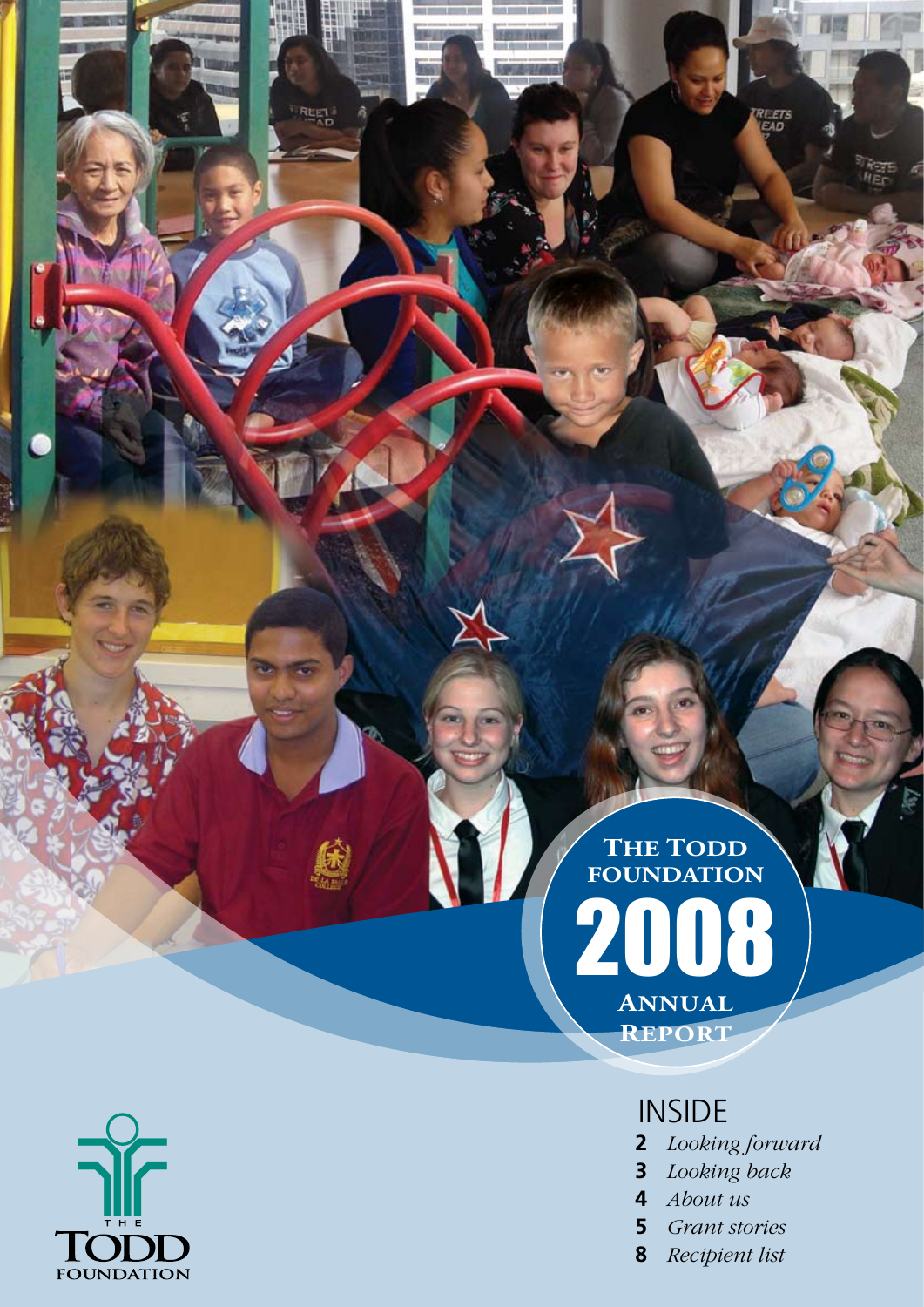## **Chairman's report Looking forward:**



**Our vision for Aotearoa New Zealand** 

*'A place where everyone can contribute to the best of their ability in a society that nurtures and values young people, encourages tolerance and endeavour and recognises our cultural diversity'.*

I've been privilege<br>inception in 1972. 've been privileged to be a trustee of the Todd Foundation since its

In that time, some things have changed radically – for example, at our first board meetings, grant budgets were calculated on paper and minutes were produced on a typewriter. Other aspects have remained much the same; our vision (see sidebar) is well aligned with the sentiments that drove the creation of the Todd Foundation all those years ago. However, other factors, notably our economy, ebb and flow from one extreme to the other.

It's apparent that our economy is at a low ebb this year, and we know from history that tough times tend to hurt the vulnerable most. This makes funding our social sector vitally important – at a time when low investment returns mean tight grant budgets.

Our approach to this challenge in 2009 is to:

Give more: We're very fortunate that our investment returns are supplemented by an annual donation voted in by the Todd family from our business interests. Additionally, the new tax laws on charitable giving have enabled our donors to add 33% to their giving for the same net impact at year end. Because of this generosity and the more favourable tax environment for donations, we once again expect to increase our grantmaking budget in 2009.

**Learn more:** Our grant-making decisions are only as good as our knowledge of social issues and how best to address them, so we'll continue to focus on constant learning, both formal and informal.

**Give more effectively:** In 2009 we're considering phasing in 'Partnership Funding', in which we provide longer-term funding with fewer restrictions on how the funds can be used, together with increased support for professional development and collaboration.

**Assess our impact more effectively:** We're developing a framework for better assessing our impact. It involves combining 360-degree feedback from stakeholders with a more effective evaluation of individual grants and a deeper analysis of our overall contribution to each social goal.

None of this would be possible without the support and help we receive from many quarters. My sincere thanks go to the trustees of the Todd Foundation, the Todd family, Todd Corporation staff, the Foundation's two staff members, Kate and Wainui, and finally to everyone in the community and voluntary sector for the vital work you do.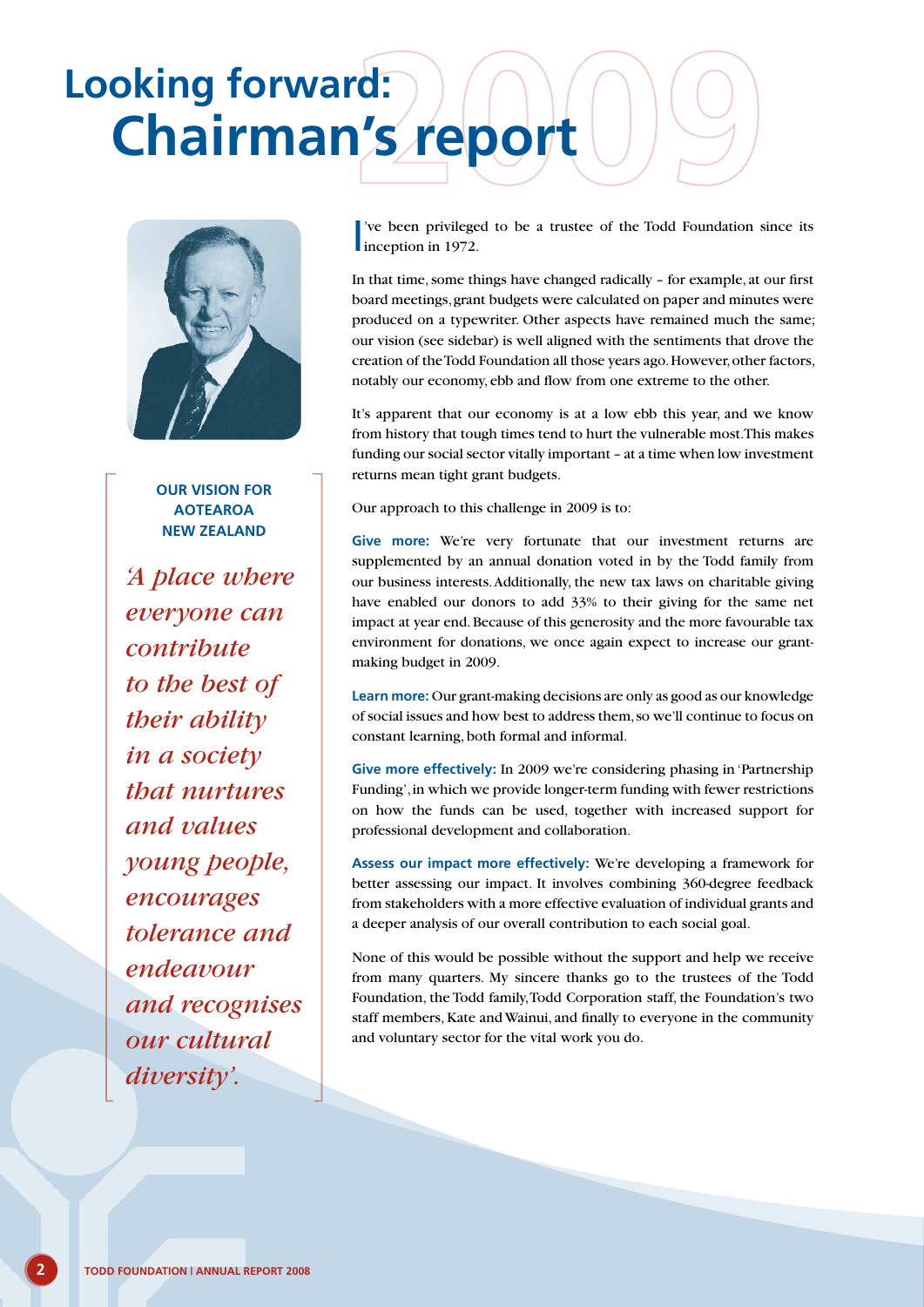# **Executive Director's report Looking back on 2008:**

In 2008 the Todd Foundation provided grants totalling \$2,044,397 to a wide range of organisations. This is the first time we've exceeded two n 2008 the Todd Foundation provided grants totalling \$2,044,397 to a million dollars in grants, and this is more than double the amount we gave five years ago.

#### **General Fund**

Our main fund continues to focus on children, young people, their families and their communities, and has three key goals (see sidebar). Key achievements of our General Fund during 2008 included:

- making 38 grants totalling \$1,662,397. Almost half of these grants provided funding for two years or more
- continuing our focus on encouraging collaboration. The story of Science OlympiaNZ on page 6 is a good example of this approach: seven separate organisations are now formally collaborating to better support talented science students
- adding 'Community Development' as a target area for our funding. Like Te Aroha Kanarahi Trust (see page 7), we understand that families are most likely to thrive when everyone in the community works together and supports each other. The graph on the right illustrates how we spread our funding across target areas.

#### **Centenary Fund**

In 2007 and 2008 we collaborated with the Tindall Foundation in establishing the Hikurangi Foundation (www.hikurangi.org.nz), which aims to address climate change and sustainability issues.

The new Foundation has been operational since mid-2008 and is focusing on catalysing action and making it easier for all New Zealanders to live more sustainably.Current projects include growing the market for energyefficient homes and developing clean and healthy transport options. This funding is likely to continue in 2009.

#### **Scholarships and awards**

We presented our first Polytech Awards for Excellence 2008, and would like to thank the Institutes of Technology and Polytechnics of New Zealand (an umbrella group for these tertiary providers) for its generous support in publicising and short-listing candidates. (See page 8 for details.)

We also provided University Awards for Excellence to eight students and presented our third \$25,000 Todd Foundation Scholarship in Energy Research – this time to Tim Divett from the University of Otago for research into optimising arrays of tide energy turbines.

We were also delighted to learn that Rebecca McLeod, to whom we presented an Award for Excellence in 2004, was awarded the prestigious MacDiarmid Young Scientist of the Year Award in 2008.

As always, it's a privilege to work for the Todd Foundation and we look forward to continuing to support the community sector in 2009. The work we all do together is more important than ever.



### **Our Goals**

**GOAL 1:** *Support families and communities to provide safe and nurturing environments for children*

**GOAL 2:** *Help children to be school age ready by age five and, after that, to participate actively in school life*

Goal 3: *Help young people to develop their potential and contribute fully in the community*

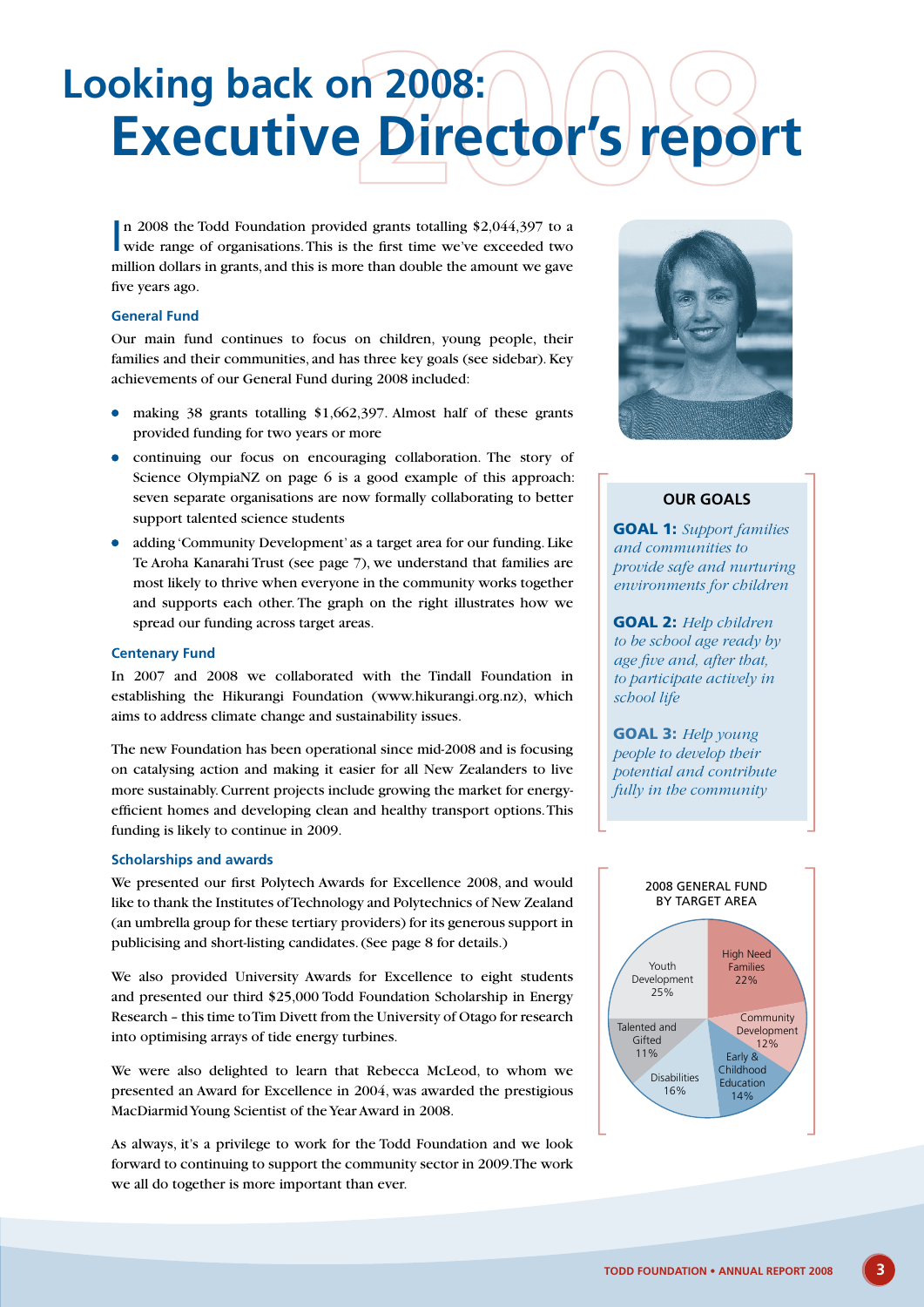## **Todd Foundation About the About the**

Established in 1972, the Todd Foundation is one of New Zealand's earliest private family foundations. It has three funding programmes:

- The General Fund is our main fund and focuses on children, young people, their families and their communities.
- The Centenary Fund is an invitationonly fund. From 2007 to 2009 it's

 $11$  $1.2$  contributing to the newly formed Hikurangi Foundation for addressing climate change and sustainability issues.

> • Our scholarships and awards support postgraduate research in approved universities and polytechnics.

> > The 'strategy pyramid' summarises our purpose and funding priorities.

|                                                | THIUGH GIV TUGAL FUGHMANUM 3 (WU TUHUS,                                                                                                                                                                                                                                                                                                             |                                                                                                                                         |
|------------------------------------------------|-----------------------------------------------------------------------------------------------------------------------------------------------------------------------------------------------------------------------------------------------------------------------------------------------------------------------------------------------------|-----------------------------------------------------------------------------------------------------------------------------------------|
|                                                | <b>General Fund</b>                                                                                                                                                                                                                                                                                                                                 | <b>Centenary Fund</b>                                                                                                                   |
|                                                | Which have the following goals:                                                                                                                                                                                                                                                                                                                     |                                                                                                                                         |
|                                                | 1. Support<br>2. Help children<br>3. Help young<br>families and<br>to be school<br>people to<br>ready by age five<br>develop their<br>communities<br>potential and<br>to provide safe<br>and, after that,<br>& nurturing<br>to participate<br>contribute<br>environments<br>actively in school<br>fully in the<br>community<br>for children<br>life | Significant projects in the<br>areas of environment.<br>health and science, arts<br>and cultural heritage<br>targeted on rotating basis |
|                                                | These goals are achieved by concentrating our funding in these target areas:                                                                                                                                                                                                                                                                        |                                                                                                                                         |
| High need families<br>Community<br>development | Early childhood and<br>3.1 Talented & gifted children<br>2.1<br>children's education<br>3.2 Youth development<br>3.3 Graduate awards<br>2.2 Disabled children<br>& scholarships                                                                                                                                                                     | <b>Environmental Health</b><br>and Science (2009)                                                                                       |

We work towards achieving this vision: An Aotearoa NZ where everyone is able to contribute to the best of their ability in a society that values and nurtures young people, encourages endeavour and tolerance and recognises our cultural diversity the Todd Foundation's two fi

We monitor our progress through: • Personal visits • Simple, scalable & useful reporting part-way through projects and when the project ends • Formal evaluations where appropriate • Summarised progress reporting according to this framework to document progress on goals & vision • Focus groups for selected clusters of grantees • Self evaluation

## **Trustees and Staff Todd Foundation**

All decisions in response to applications for funding are made by the trustees of the Todd Foundation Administration Board. Funding meetings are generally held twice a year, in May and November.

The Board comprises three representatives of the Todd family (John Todd – Chairman, Malcolm Whyte and Charles Reid), an associate trustee from the Todd family (Georgina Ralston) and a representative from each of the New Zealand Council of Trade Unions (Helen Kelly), Federated Farmers of New Zealand (Tom Lambie), the New Zealand Law Society (John Marshall) and Business New Zealand (David Moloney).

The Todd Foundation Investment Board is responsible for investing the funds and advising the Administration Board on the amount available for distribution. Members of the Investment Board are John Todd (Chairman), Alan Harwood, Kevin O'Connor and David Wale.

The Foundation employs two part-time staff, Executive Director Kate Frykberg and Grants Coordinator Wainui Bedford.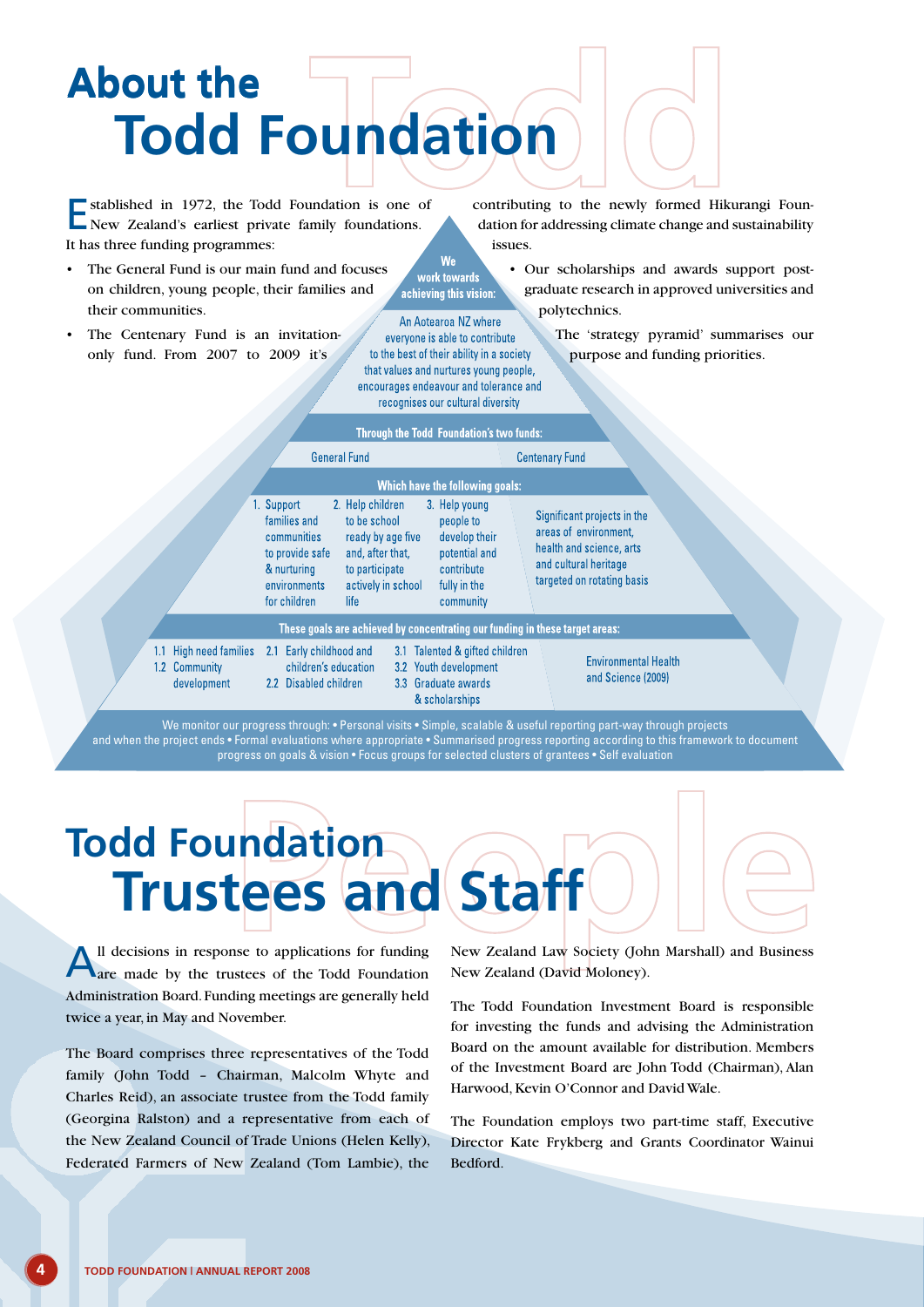## **Selected 2008 grants What's new:**

### **Auckland Women's Centre: "My son is the best thing"**



**Surround yourself with positive people, not** people who judge you and put you down." people who judge you and put you down."

That's the advice that 18-year-old teen mum Jodie gives to other young parents, and positive people is exactly what she finds in the Auckland Women's Centre (AWC) Teen Parenting team.

AWC provides pre- and post-natal classes, peer support, positive parenting events and groups, social work support, leadership development and other activities.

"We use a youth development approach," says Team Leader Annalise, herself a former teen mum. "This means that we see young people as able to solve their own problems; we 'do with', we don't 'do to'. We also involve the dad, the wider family and other agencies, because by all working together and getting in early we can do great things."

> Jodie agrees. "They're awesome – supportive, helpful, loving, accepting. This wasn't how I had planned my life, but I have my son and he's the best thing. And it's not like my life has stopped, it's just been put back a year or two."

The Todd Foundation has provided two years' funding to AWC for pre- and post-natal teen parent programmes. "Having more certainty of funding means we can focus more on generating real change," says Annalise.

### **Grandparents Raising Grandchildren: Caring for the carers**

Like Jodie in the story above, Ann wasn't planning on bringing up small children at this stage of her life, but the 51-year-old grandmother currently has eight grandchildren living with her.

"When the kids first arrive, you think 'This is crazy! What do I do? Where do I go? Is anyone out there?' We didn't even have clothes and blankets for them. But I heard about Grandparents Raising Grandchildren [GRG] and I was just blown away by their practical support and the way they know what you are going through. Now we have peace of mind, we're not short of anything and I feel truly blessed to be here for my grandkids."

Ann is one of more than 3,800 members of GRG, an organisation set up to support grandparents and kin carers as they raise the children their own sons and daughters are not able to raise.

"It's a tough job," says trustee Diane Vivian, who cares for two children of a former foster daughter. "We're older, we're



often on low, fixed incomes, we grieve for what's happened to our children and grandchildren. And sometimes the kids can be quite troubled; they have holes in their hearts wondering why their own mums can't look after them. We're here to support the carers to care for the kids."

The Todd Foundation has provided three years of funding for a part-time field officer to work with families and some of the 49 GRG branches nationally.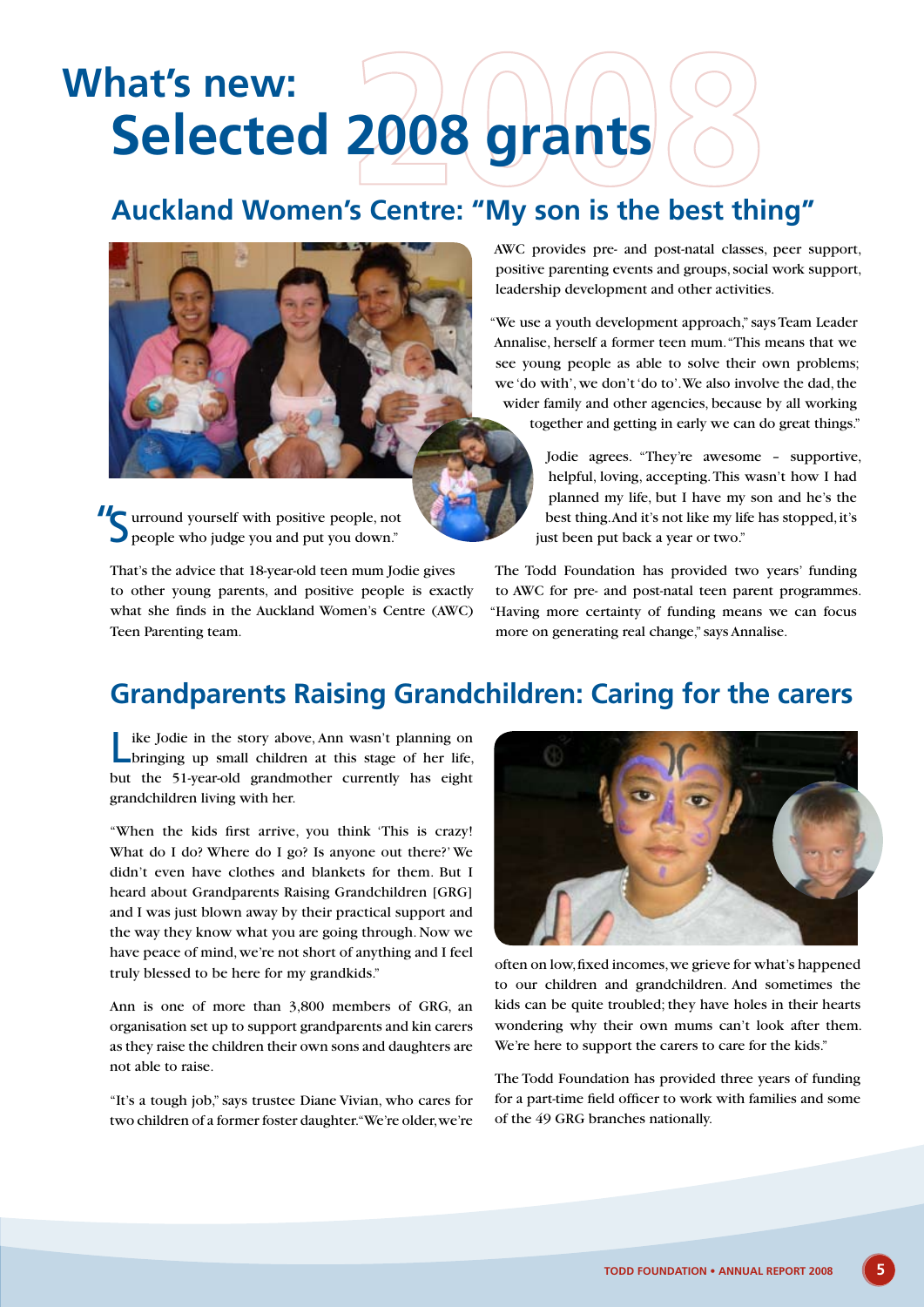## **Selected 2008 grants What's new:**

### **Science OlympiaNZ: Challenge, competition, glory**

ost of us know New Zealand's medal count at last year's summer Olympics; less well known are the performance records of the talented and gifted students who compete in the 'International Science Olympiads'.

> Teams of high school students represent New Zealand in seven science-related competitions: Chemistry, Maths,

Biology, Informatics, Geography, Physics and Future Problem Solving. And they regularly outperform teams from countries with populations and budgets that dwarf New Zealand's.

"Challenge, competition, glory, beautiful mathematics, lifelong friendships." That's how Heather, a Maths Olympiad tutor, former Burnside High School student and silver medal winner describes the New Zealand programmes in which hundreds of Olympiad hopefuls participate – and from which teams of four to six are selected to compete internationally.

Dr Angela Sharples, the Biology Olympiad coordinator, adds, "These programmes create national and international communities of learners. Talented students can be quite isolated in school, but the competitions bring them together, challenge them, support them and show them the depth and range of science careers. Our economy needs more scientists and we need to reach all students who can benefit."

Thanks to a three-year funding commitment from the Todd Foundation as part of our support for talented and gifted science students, the teams behind the seven competitions are now working together as 'Science OlympiaNZ' to provide opportunities to more students. "We're passionate educators, and this is an exciting opportunity to make a difference," says Angela.

### **Streets Ahead Waitangirua: "Brothers, not colours"**

old ex-gang member Merika. "When I first turned up at Streets Ahead, I was the only one wearing gang colours. So I left. But then I thought about it, got involved, dropped my colours. Now I'm a youth leader."

It's a story that Fa'amatuainu Wayne Poutoa also knows first hand. "When I saw our kids imitating my gang culture I knew it was time to change." So Wayne left the Mongrel Mob, got a social work degree and started Streets Ahead in Waitangirua, near Porirua. "We're all born equal, but we're not all born with equal opportunities," he says.

Streets Ahead addresses this lack of opportunity by working with the young people and families who "every agency in this community knows". Families are actively involved, and young people are expected to run the programme and be role models and mentors for others. As youth leader Abbiella says, "There are no Bloods or Crips here, everyone is just family."

II was a drunken bum with nothing to do," says 17-year-<br>
The Todd Foundation has provided some of the much-<br>
old ex-gang member Merika. "When I first turned up at a needed funding to further develop and support this needed funding to further develop and support this initiative as part of our youth development focus. "We've received quite a lot of recognition and a few awards, but not much funding so far," says Wayne.

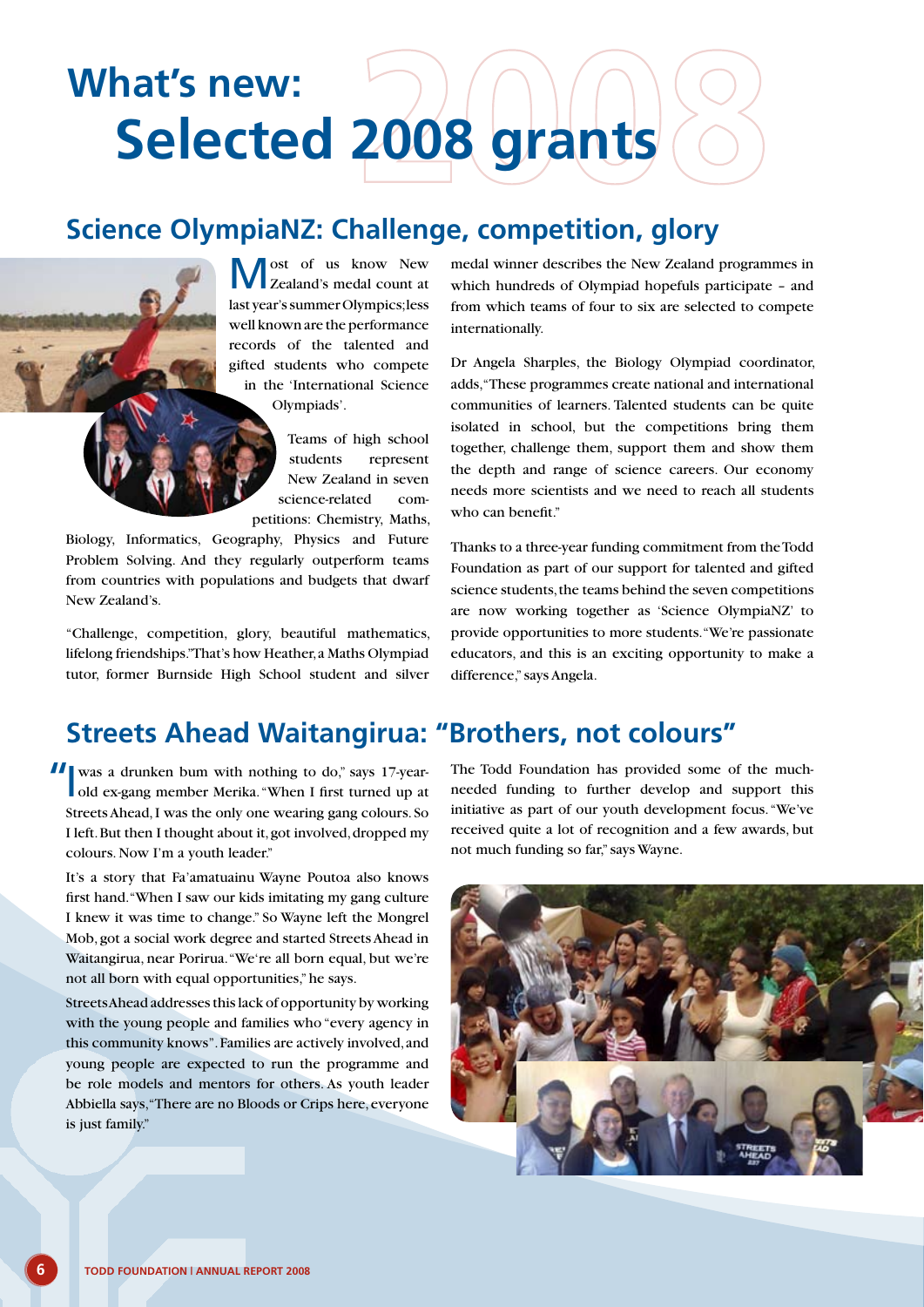## **from previous years What's maturing: an update on grants**

### **Te Aroha Kanarahi Trust: Focusing on sustainable communities**

There's a quiet transformation happening in Hicks Bay/Matakaoa. This remote community on the East Cape (one of the most financially disadvantaged regions in the country) has in the past 10 years seen a 24% increase in the number of 15-year-olds with formal qualifications, as well as significantly increased participation in sport, adult education and marae-based activities. Last year the local kura kaupapa (Māori language immersion school) celebrated a 100% student pass rate in National Certificate of Educational Achievement (NCEA) exams.

These changes are driven by a holistic, community-wide focus on whanau development and education. "Nā tēnā rau nā tēnā rau tipu ora ai te rākau - each leaf contributes to the wellbeing of the tree," says Ani Pahuru-Huriwai of Te Aroha Kanarahi Trust. "We work to provide our tamariki (children) with the best possible opportunities, here, at home. Our whanau are engaged and committed, and we're focused on a sustainable community. What recession? We're thriving!"

The Todd Foundation provided three years' youth development funding from 2006. "It's enabled us to keep our Youth Development Coordinator, Moki Raroa, here at home, doing what he does best – helping our young people to succeed," say Ani. "And because the funding is flexible, we can respond and adapt as issues emerge. You can't transform a community by working in boxes."



**Ani's advice:**  *"Share your dream and vision with as many people as you can – among them will be angels listening who can connect you with what you need."*



### **MATES: Supporting the transition to tertiary study**

n 2003 the Todd Foundation made its first-ever five-year grant - to 'MATES' an initiative developed by the University of Auckland and Great Potentials to n 2003 the Todd Foundation made its first-ever five-year grant – to 'MATES', support more students from low-decile schools into tertiary study.

The programme matches Year 13 students with mentors who are successful second- or third-year university students. It then provides ongoing individual and group study support as well as coaching in skills like CV writing, scholarship applications and budgeting.

"I was one of the lucky ones," says University of Auckland student Joseph, who was mentored while at De la Salle College in South Auckland and is now a mentor himself. "I was a bit shy in class, but with my mentor I felt free to ask questions and it was a lot easier to learn. And when I was a bit down, my mentor was there to talk to. Without MATES I probably wouldn't have gone to university; I had no idea how it worked. "

"We now have 120 mentees, 120 mentors and 10 schools involved, and there's big competition to become a mentor," says coordinator Tanya. "Best of all, we're now seeing MATES students graduating from university as responsible young adults. I'm very proud of what they have achieved."



**Tanya's advice:**  *"Mentoring is about good relationships, and not just with your mentee. We need to work with the family, the school, the community. Doing simple things like going to school concerts and sports events helps."*